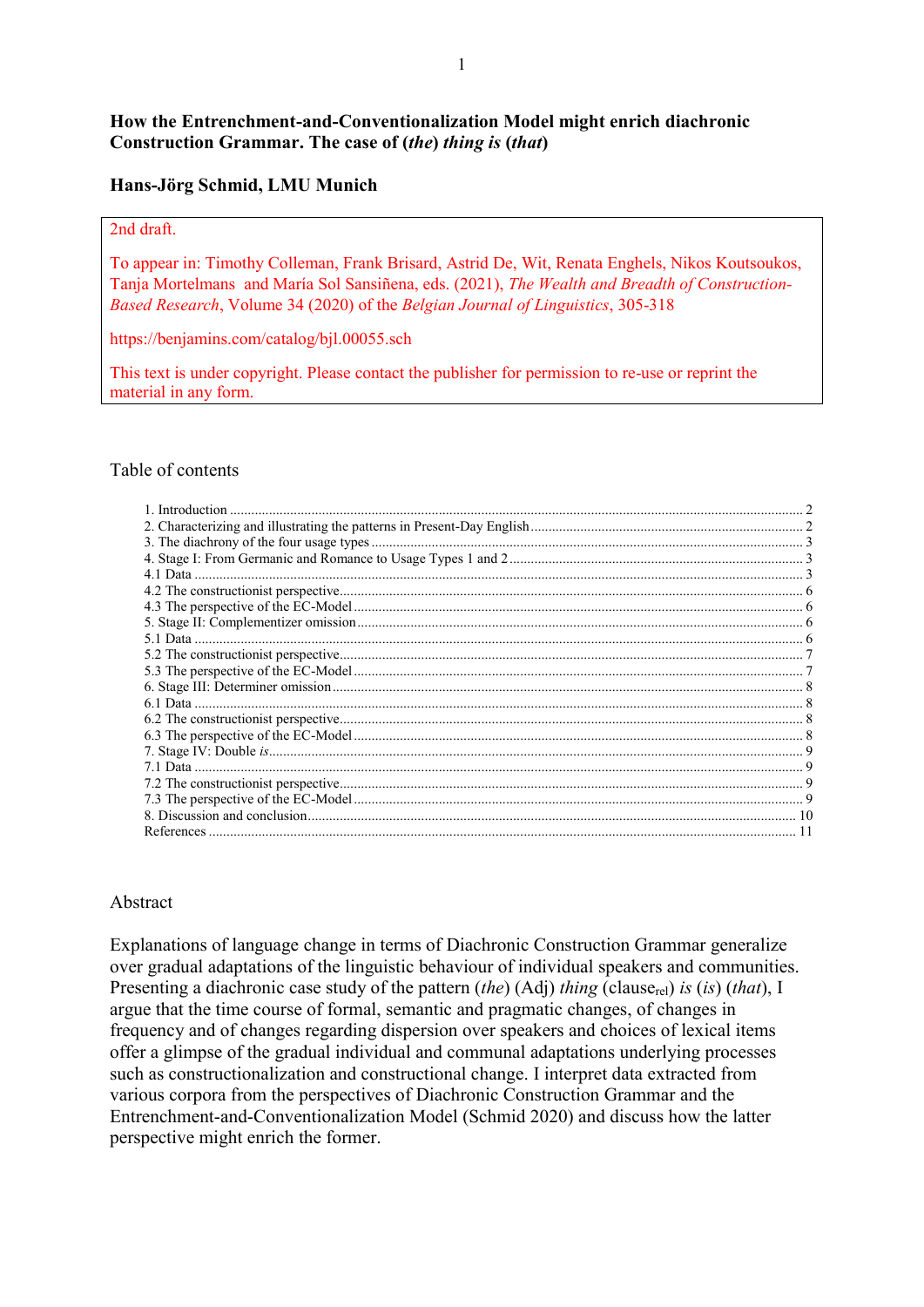Keywords: language change, diachronic construction grammar, entrenchment-andconventionalization model, individual and communal grammar

## <span id="page-1-0"></span>**1. Introduction**

In this squib, I will present two mainly complementary, but partly competing explanations of how the pattern '(*the*) (Adj) *thing* (clause<sub>rel</sub>) *is* (*is*) (*that*) ...' emerged (see Table 1 in Section 2 for examples). Both explanations will be based on the same corpus data, taken from my own material (Mantlik and Schmid 2018, Schmid and Mantlik 2015) and other sources (Curzan 2012, Keizer 2013, Shibasaki 2015, Stvan 2014). They apply the explanatory machineries of usage-based Diachronic Construction Grammar (cf., e.g., Barðdal et al. 2015), on the one hand, and my *Entrenchment-and-Conventionalization Model* (or *EC-Model*; Schmid 2020), on the other.

Diachronic Construction Grammar investigates language change by identifying formal, semantic and functional changes of constructions and interpreting them in terms of processes such as constructionalization or constructional change. As pointed out by Gregersen (2018) in a review article of Barðdal et al. (2015), one problem with this approach concerns the ambivalent status of constructions and of the *constructicon*, i.e. the inventory of constructions: "Does the 'constructicon' refer to the individual speaker's linguistic repertoire, or is it an abstraction over the whole linguistic community?" (Gregersen 2018, 358). This is where the EC-Model comes into play, since it emphasizes the need to distinguish between individual knowledge and communal conventions when investigating linguistic structure, variation and also change. According to this model, the knowledge underlying individual speakers' repertoires emerges and is sustained and continually adapted by the routinization of symbolic, syntagmatic, paradigmatic and pragmatic associations under the influence of language use and various other forces. Linguistic knowledge is not represented in the form of units, but in that of more or less routinized patterns of associations. In contrast, conventions shared by communities are regularities of behaviour sustained by the processes of usualization and diffusion. Put at its briefest, usualization brings about and sustains regularities in the reciprocal matching of the forms and meanings of linguistic elements and patterns, while diffusion brings about and sustains the spread of such regularities across speakers and communities and across usage contexts. The EC-Model aims at representing both knowledge and conventions in a decidedly dynamic way and therefore refrains from rashly postulating linguistic entities such as constructions, cognitive schemas or collective conventions on the basis of observed usage patterns.

The overall goal of this squib – in addition to investigating the diachronic change and current usage of (*the*) *thing is* (*that*) – is to demonstrate how the EC-Model might refine the constructionist approach.

### <span id="page-1-1"></span>**2. Characterizing and illustrating the patterns in Present-Day English**

The commonality of the patterns targeted in this study and illustrated in Table 1 lies in the forms *thing* and *is* and their focalizing function (Tuggy 1996, Schmid 2000, Delahunty 2012, Keizer 2013). In my view, four prototypical usage types stand out from the wide range of combinations of forms, meanings and functions. Note that these usage types are not conceived of as linguistic entities. From an exemplar-based perspective, one could imagine these usage types as particularly densely crowded clusters of exemplars. As shown in Table 1, the four usage types can be specified by identifying elements that are obligatory or optional or that never or rarely occur in a given usage type. While it is generally possible to pair formal specification with typical meanings and functions, semantic and pragmatic aspects are not distinctive enough in this case to serve to distinguish between the four usage types.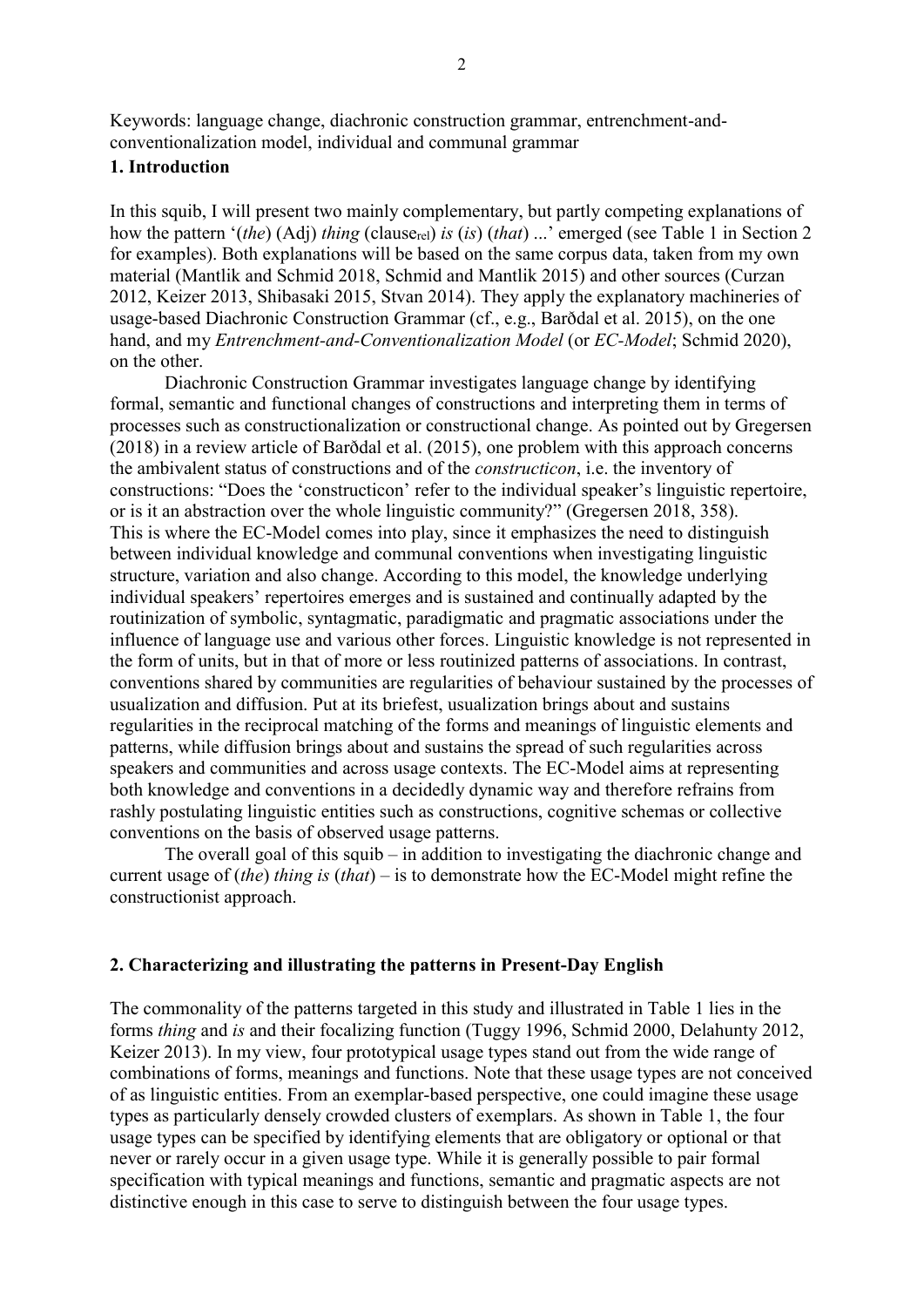### <span id="page-2-0"></span>**3. The diachrony of the four usage types**

The origins and diachronic developments of the four usage types can be divided into four stages, indicated on the left in Figure 1. In what follows I will discuss these four stages in chronological order.

# <span id="page-2-2"></span><span id="page-2-1"></span>**4. Stage I: From Germanic and Romance to Usage Types 1 and 2 4.1 Data**

Stage I encompasses what was required for the pattern *the thing is that* to appear in Middle English. The lexical component, i.e. the noun *thing*, is inherited from Germanic (*OED*3, s.v. *thing*). Importantly, from Germanic onwards the noun *thing* carries the meaning 'a matter with which one is concerned […], an affair, a business, a concern, a subject' (*OED3*, s.v. *thing*, I.3.a). So counter to my own observation that in the pattern Det–N–BE–*that*, *thing* is "redundant from a propositional point of view" (Schmid 2000, 334), *thing* actually comes complete with the notion of an important issue that must be discussed and seen to.

According to Mantlik (2011) and Schmid and Mantlik (2015), the grammatical component of the pattern, i.e. the structure Det–N–BE–*that*, is modelled on an equivalent structure existing in Latin and French and enters English by means of translations from Latin or French sources.

Examples (1) and (2) provide Latin and 14th-century French illustrations of the pattern that presumably gave rise to English Det–N–BE–*that*, taken from Book V. IV of Boethius' *Consolatio Philosophiae* (see Mantlik 2011, 173-195). A modern English translation is given in  $(3)$ :

- (1) Cuius caliginis causa est quod humanae ratiocinationis motus ad diuinae praescientiae simplicitatem non potest ammoueri; […]. (Bieler 1957).
- (2) Et la cause de si grant obscurté et de si grant ignorance si est que le mouvement de la raison humaine ne peut […] attaindre ne soy adjouster a la simplece de la providence de Dieu; […]. (Cropp 2006)
- (3) And the reason of this obscurity is that the movement of human reasoning cannot cope with the simplicity of the Divine foreknowledge; […]. (Boethius 1897, transl. by H. R. James)
- (4)

The corresponding pattern in the Romance languages already served the focalizing function preserved up to the present day.

The first attestation of the use of *thing* in the pattern can be found in Chaucer's work (1430). Initially, the noun *thing* is used in the form and function of the modern Usage Type 2, i.e. with premodifying adjectives serving a presentative or discourse-structuring function, frequently also with intervening relative clauses expressing writers' desires, as in example (4):

### (5) … **the grettest and most thinge that I desire** is that thou haue in thy self a gloryous and vertuous lyf .. (William Caxton, *Game and Playe of the Chesse*, 1474)

Uses of the more general Usage Type 1, i.e. without adjectives and relative clauses, emerge a little later. Overall, both the variable pattern Det–N–BE–*that* and the lexically specific pattern *the* (Adj) *thing* (clause<sub>rel</sub>) *is that* are used with low frequency and by a small number of writers in Stage I (Schmid and Mantlik 2015).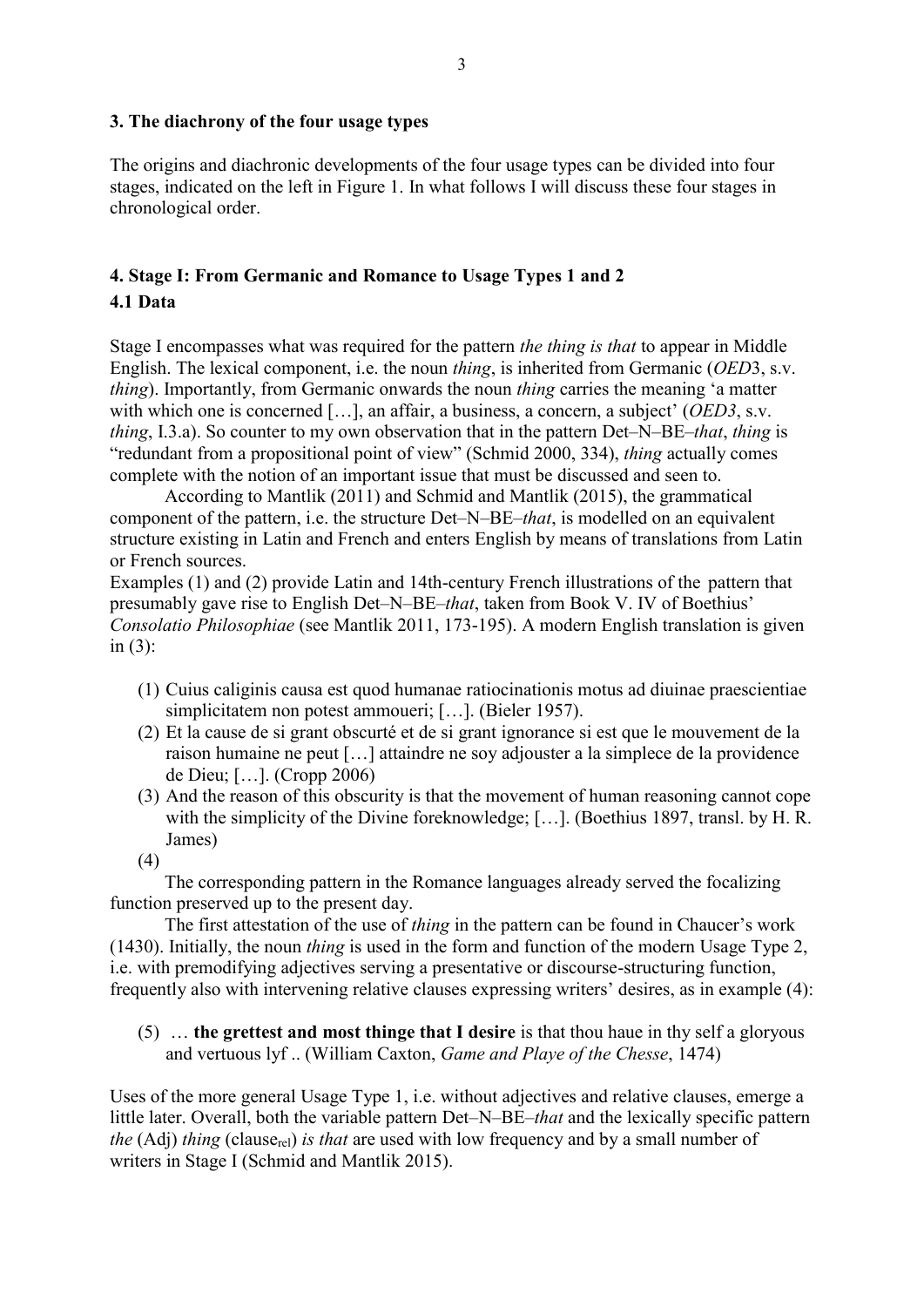| <b>Usage Type</b> | Usage Type 1                         | Usage Type 2                               | Usage Type 3                                     | Usage Type 4                           |
|-------------------|--------------------------------------|--------------------------------------------|--------------------------------------------------|----------------------------------------|
|                   | focalizing, compositional            | focalizing, presentative and/or            | focalizing, 'double is'                          | focalizing, 'bare-noun'                |
|                   |                                      | discourse-structuring                      |                                                  |                                        |
| Form              | the thing is $(that)$                | the Adj thing (clause rel) is that         | the $(Adj)$ thing (clause <sub>rel</sub> ) is is | thing is, $\ldots$                     |
|                   |                                      |                                            | $that \dots$                                     |                                        |
| Obligatory        | the thing is, that-clause            | the Adj thing is; that-clause,             | the thing is is, typically followed              | <i>thing is, realized as an</i>        |
|                   |                                      | typically introduced by overt that         | by that                                          | autonomous intonation unit in          |
|                   |                                      |                                            |                                                  | speech, followed by comma in           |
|                   |                                      |                                            |                                                  | writing                                |
| Optional          | complementizer that, i.e. that can   | clause <sub>rel</sub>                      | Adj, clause <sub>rel</sub>                       |                                        |
|                   | be omitted                           |                                            |                                                  |                                        |
| Excluded          | Adj and clause <sub>rel</sub>        |                                            |                                                  | Det, Adj, clause <sub>rel</sub> , that |
| Meaning           | compositional                        | compositional                              | similar to Usage Types 1 and 2                   | semantically more or less empty        |
| Function          | directs attention to content of the  | directs attention to the content of        | similar to Usage Types 1 and 2                   | pragmatic marker                       |
|                   | <i>that</i> -clause; often used in   | the <i>that</i> -clause (presentative) and |                                                  |                                        |
|                   | adversative contexts                 | characterizes it by an evaluative          |                                                  |                                        |
|                   |                                      | or focusing Adj, or uses the               |                                                  |                                        |
|                   |                                      | pattern to structure discourse             |                                                  |                                        |
| Examples          | I was going to say, you know,        | " They even told us what                   | At the time, I had a strong                      | I'd hate to think I was holding        |
| (taken from       | black-and-white. " $#$ " Well,       | clothes to wear off duty." $\#$ The        | reaction to it, obviously, but I                 | you back. You haven't ever.            |
| the Corpus of     | that's part of it. But the thing is  | remarkable thing is that such a            | was able to brush it off because I               | Thing is, Dad, I'm damn proud          |
| Contemporary      | that I'm starting to like Java, feel | restless character was able to             | continued to work. But the thing                 | of my bar stools. (COCA, TV,           |
| American,         | for her. (COCA, FIC, 1993)           | accept service discipline for so           | is is that sometimes you think                   | 2017)                                  |
| Davies 2008-)     |                                      | long (COCA, NEWS 1990)                     | it's easier to let things go                     |                                        |
|                   |                                      |                                            | (COCA, SPOK, 2018)                               |                                        |

Table 1: Survey of prototypical usage types of the pattern (*the*) (Adj) *thing* (clauserel) *is* (*is*) (*that*)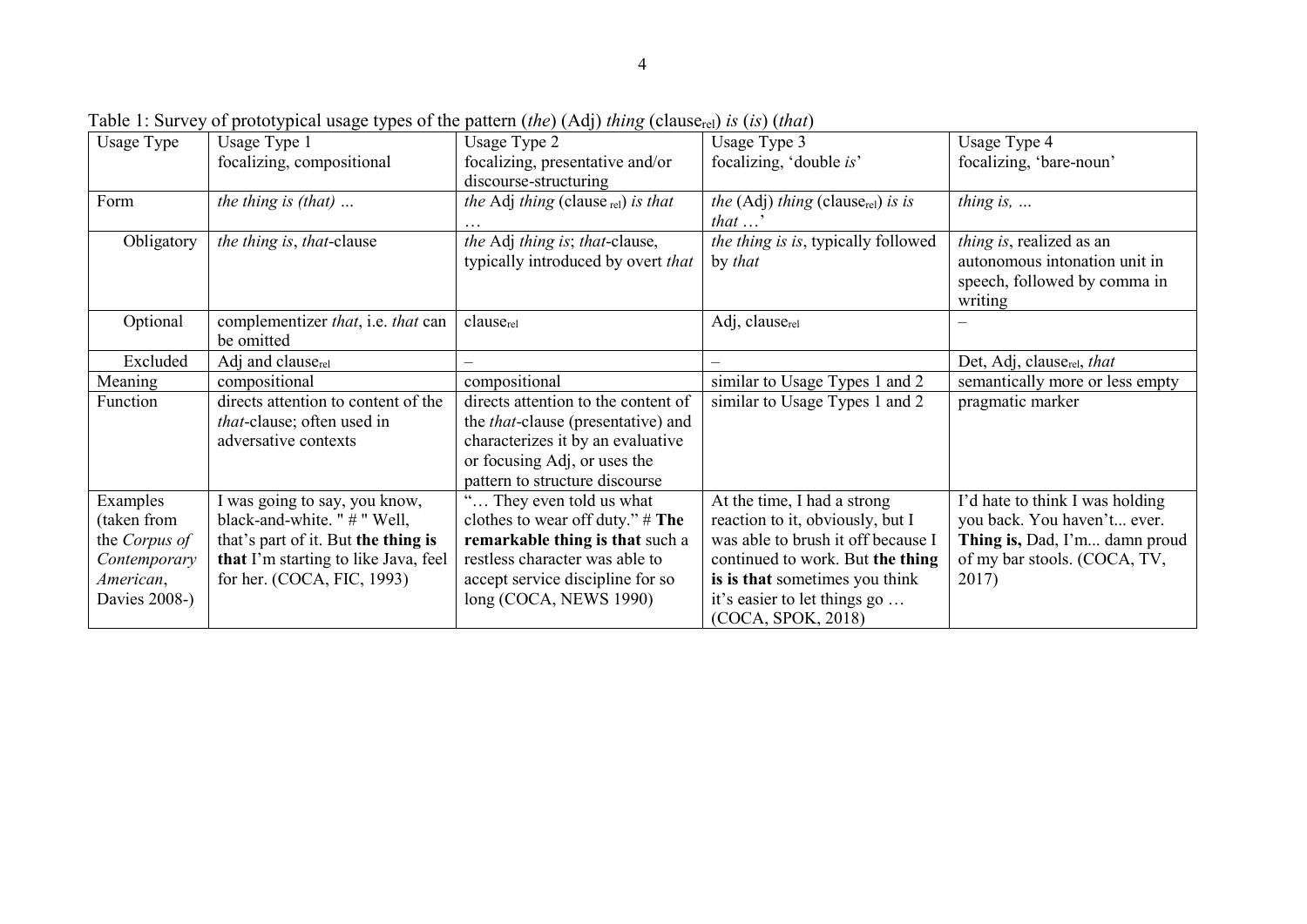

Figure 1: Survey of the diachronic development of (*the*) (Adj) *thing* (clauserel) *is* (*is*) (that)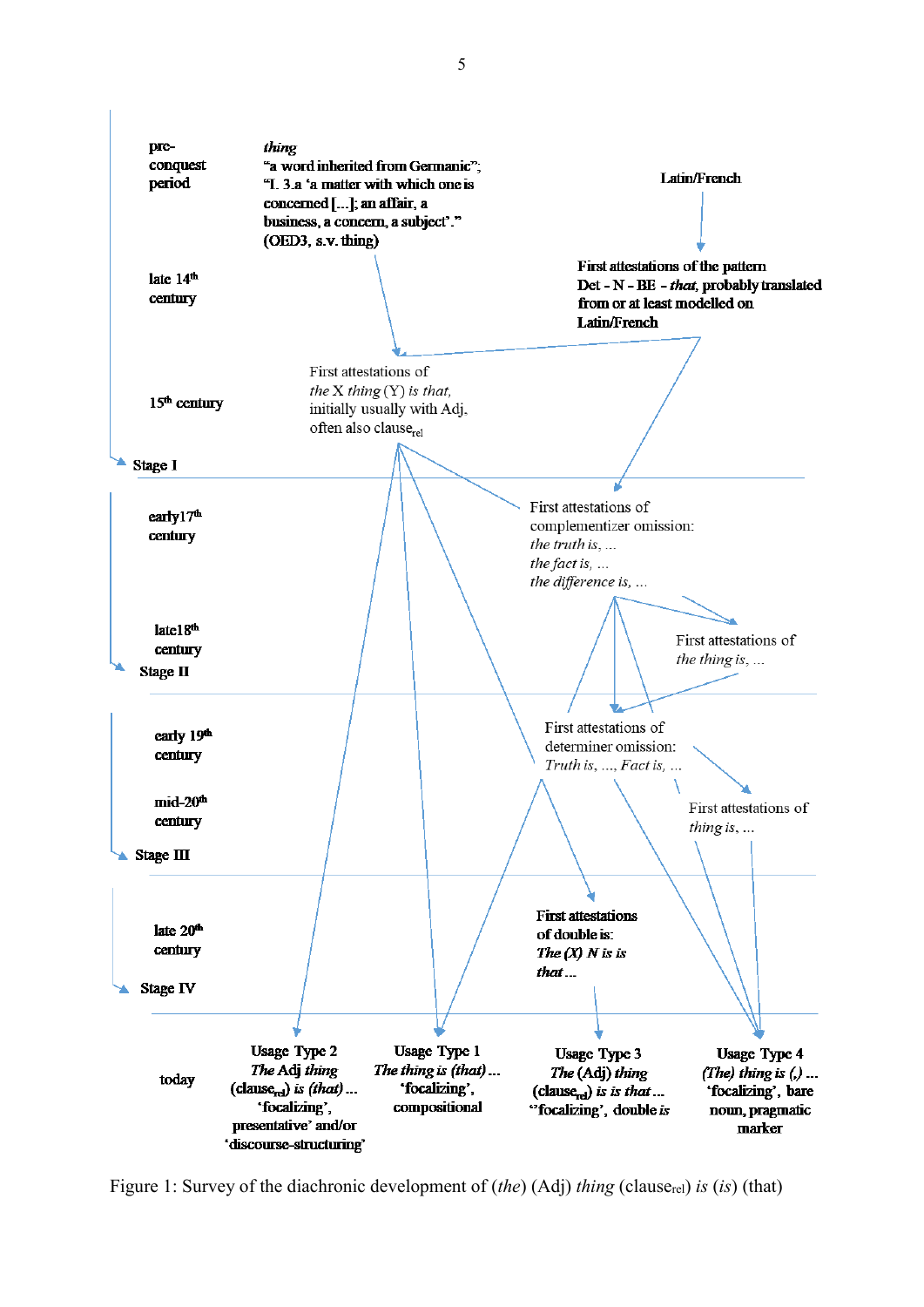### <span id="page-5-0"></span>**4.2 The constructionist perspective**

From the perspective of Construction Grammar, the pattern Det–N–BE–*that* can be regarded as a type of "shell-noun construction" (Schmid 2000), in which an abstract noun provides a conceptual shell for the propositional content expressed in the *that*-clause. The construction seems to have emerged by means of contact-induced constructionalization (Boas and Höder 2018): a schematic pattern opening a variable slot for certain abstract nouns, paired with focalizing and presentative or discourse-structuring functions, developed out of translations of corresponding constructions existing in Latin and French. One of the nouns attracted by the construction was *thing*. The construction *the* (Adj) *thing* (clauserel) *is that* became conventionalized in two formal and functional variants corresponding to Usage Types 1 and 2.

## <span id="page-5-1"></span>**4.3 The perspective of the EC-Model**

The perspective of the EC-Model focusses on the following aspects discussed in Section 4.1: the low usage frequency of the pattern, the small proportion of writers who make use of it, the wide range of nouns used in the pattern, and the slow and gradual increase in frequency. Taking these aspects into consideration, the EC-Model explanation states that from the late 14th century onwards, we can observe sporadic uses of the pattern Det–N–BE–*that*, most of which were apparently translated from Latin or French. As lies in the nature of translating, items were transferred in a lexically specific form, rather than as variable patterns.

The findings reported in Section 4.1 suggest the following: a) It may have taken several decades and generations for the pattern to become usualized as a native English utterance type, i.e. for a communal regularity of behaviour relating to the form, meaning and function of the pattern to emerge. b) Diffusion through the speech community was slow. c) Only few writers repeated the pattern frequently enough to entrench it by routinizing pragmatic, symbolic and syntagmatic associations representing the functional, semantic and syntactic characteristics of the pattern. d) The usage profiles of these writers suggest that not even they had a holistic, schema-like representation of the pattern.

## <span id="page-5-2"></span>**5. Stage II: Complementizer omission**

### <span id="page-5-3"></span>**5.1 Data**

Following a gradual increase in the range of nouns used in the pattern Det–N–BE–*that* and the proportion of authors using it, the year 1605 marks the first attestation where the complementizer *that* is omitted, found in Francis Bacon's *The Proficiency and Advancement of Learning* (Mantlik and Schmid 2018, 195):

(6) […] and so goeth on in an irony. But **the truth is***,* they be not the highest instances that give the  $[\dots]$ 

This usage gains some currency, but remains restricted to the noun *truth* for around 70 years, after which the first sporadic instances of *difference*, *business, misfortune, result* and *fact* occur in the works of a very small number of authors (Mantlik and Schmid 2018: 195). The first zero-*that* uses of *the thing is* are found as late as 1778 in a novel by Fanny Burney. According to data from COHA, *the thing is* zero-*that* remains rare until the mid-19th century, when numbers of attestations gradually begin to increase (Mantlik and Schmid 2018, 198).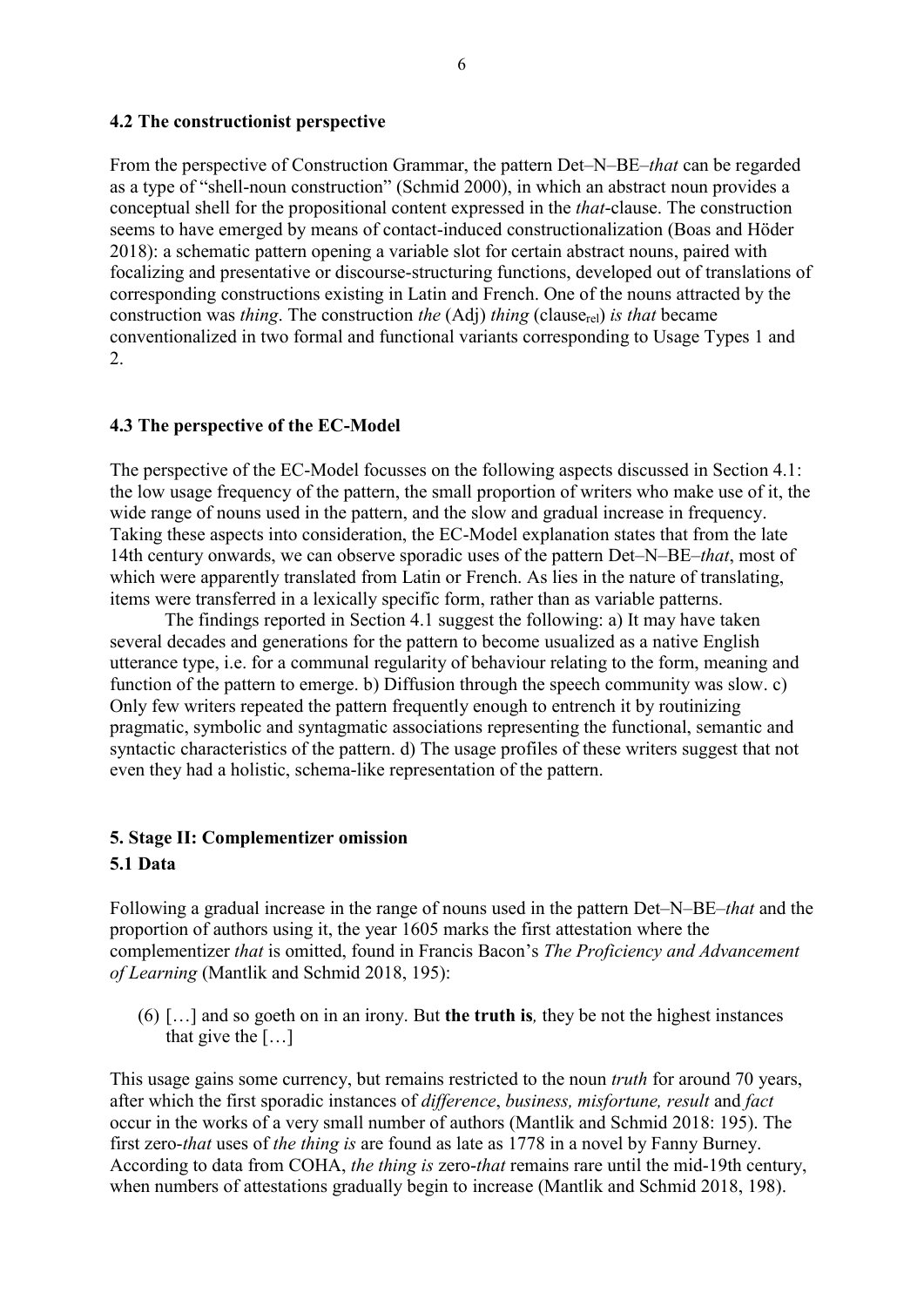Complementizer omission is accompanied by functional changes giving more prominence to the focalizing function in adversative and argumentative contexts and paving the way towards the use of *the thing is* in the function of pragmatic marker characteristic of Usage Type 4. In addition, the data indicate that there is a stylistic shift of the zero-*that* variant towards use in less formal contexts.

Figure 2, taken from Mantlik and Schmid (2018, 206), plots the changes in the normalized frequency of the variants (*the*) *thing is that* and (*the*) *thing is* Ø in COHA. The figure shows that the zero-variant shows a sharp rise in frequency starting in the 1950s, ushered in by a more gradual increase from the 1920s onwards.



Figure 2: Normalized frequencies of (*the*) *thing is that* and (*the*) *thing is* Ø in COHA (Mantlik and Schmid 2018, 206)

### <span id="page-6-0"></span>**5.2 The constructionist perspective**

In Stage II, the shell-noun construction Det–N–BE–*that* undergoes a formal change – omission of the complementizer *that* – and a functional change towards use as a pragmatic marker. As shown by Mantlik and Schmid (2018), the collocational preferences and restrictions of the zero-*that* variant diverge from the full variant with overt *that*. Taking into account the stylistic differences observed and anticipating the later development, we can interpret this as a case of "pre-constructionalization constructional change" (Traugott and Trousdale 2013, 27), eventually bringing about a new but related construction via "constructional split" (De Smet 2012, 38).

### <span id="page-6-1"></span>**5.3 The perspective of the EC-Model**

The evidence regarding frequency as well as pragmatic and stylistic changes suggests that in Stage II, more and more writers across several generations begin to strengthen pragmatic associations between the pattern DET–N–BE–*that* and its adversative and emphatic focalizing function. Reinforced by these pragmatic associations and rising frequencies of usage, syntagmatic associations with certain frequent and functionally matching nouns occurring in the pattern (*truth, fact* as well as *point* and later *thing*) become strengthened in the minds of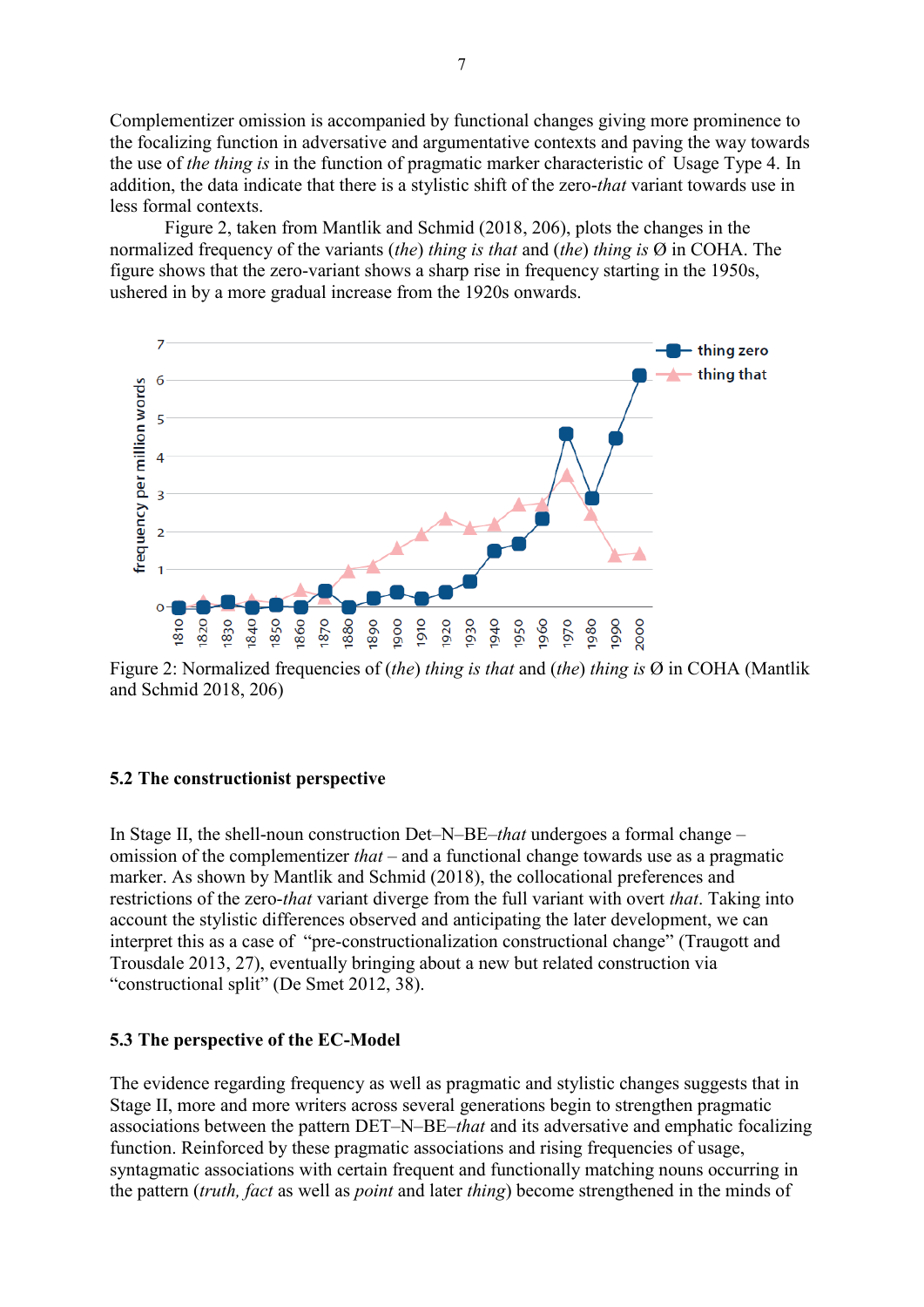these writers. This is indicated by the high usage frequency of these nouns in the pattern. Pragmatic associations with less formal contexts also support this tendency. The semantic and functional similarity of the nouns used most frequently suggests that paradigmatic associations reflecting the smaller range of nouns occurring in the complementizer-omitted version are also strengthened.

The overall effect of these routinization processes is that syntagmatic associations linking the components of the pattern grow in strength, while external syntagmatic links to the surrounding clause constituents weaken, making the pattern syntactically and pragmatically more autonomous (Schmid 2020, 235-237). This renders the complementizer *that* redundant. Highly frequent variants such as *the truth is*, *the fact is*, *the reality is* and also *the thing is* undergo syntagmatic strengthening in lexically specific form and acquire chunk-like status. The slow and gradual increase in usage frequency and dispersion across writers indicate that these entrenchment processes remain restricted to certain writers in the early phase of Stage II. It is not before the 18th and early 19th centuries that the lexically specific variants of the zero-*that* pattern begin to spread by diffusion, become usualized in the wider speech community and are transmitted across generations as a conventionalized utterance type. The sharp rise in the frequency of (*the*) *thing is* Ø reported in Figure 2 indicates that the shift from individual cognitive chunking to chunk diffusion (Schmid 2020, 315-316) and transmission begins in the 1950s.

## <span id="page-7-1"></span><span id="page-7-0"></span>**6. Stage III: Determiner omission 6.1 Data**

In Stage III, beginning in the early 19th century, we see the first attestations of determiner omission, again led by the frequent nouns *truth* and *fact* as well as *point* (Stvan 2014). As in the case of complementizer omission, *thing* lags behind considerably in this 'bare-noun' Usage Type, with the first clear cases cropping up in mid-20th century:

(7) He's a sergeant soldier an' he has bullets what don't shoot you. **Thing is**, it's not nice. The man should let the tiger out o' the cage … (COHA, FIC 1959)

### <span id="page-7-2"></span>**6.2 The constructionist perspective**

In Stage III, the constructional split beginning in Stage II gains further momentum when determiner omission sets in in uses with the nouns *truth, fact* and *point*, and much later also *thing*. As a likely effect of the developments in Stages II and III, the frequent forms *truth/fact/point is* and eventually also *thing is* become stored and conventionalized as lexically specific constructions in their own right.

### <span id="page-7-3"></span>**6.3 The perspective of the EC-Model**

The omission of determiners in Stage III is a further effect of syntagmaticalization and pragmaticalization processes. Like the complementizer *that* before, the determiner is no longer needed as a syntagmatic signpost signalling the beginning of a subject noun phrase. However, determiner omission is a much stronger sign of the emancipation of the pragmatic marker Usage Type 4 from Types 1 and 2, because it excludes the use of *that* (cf. \**thing is, that …*). This is a sign that the syntactic roles of *the thing* as subject and *is* as verb of a main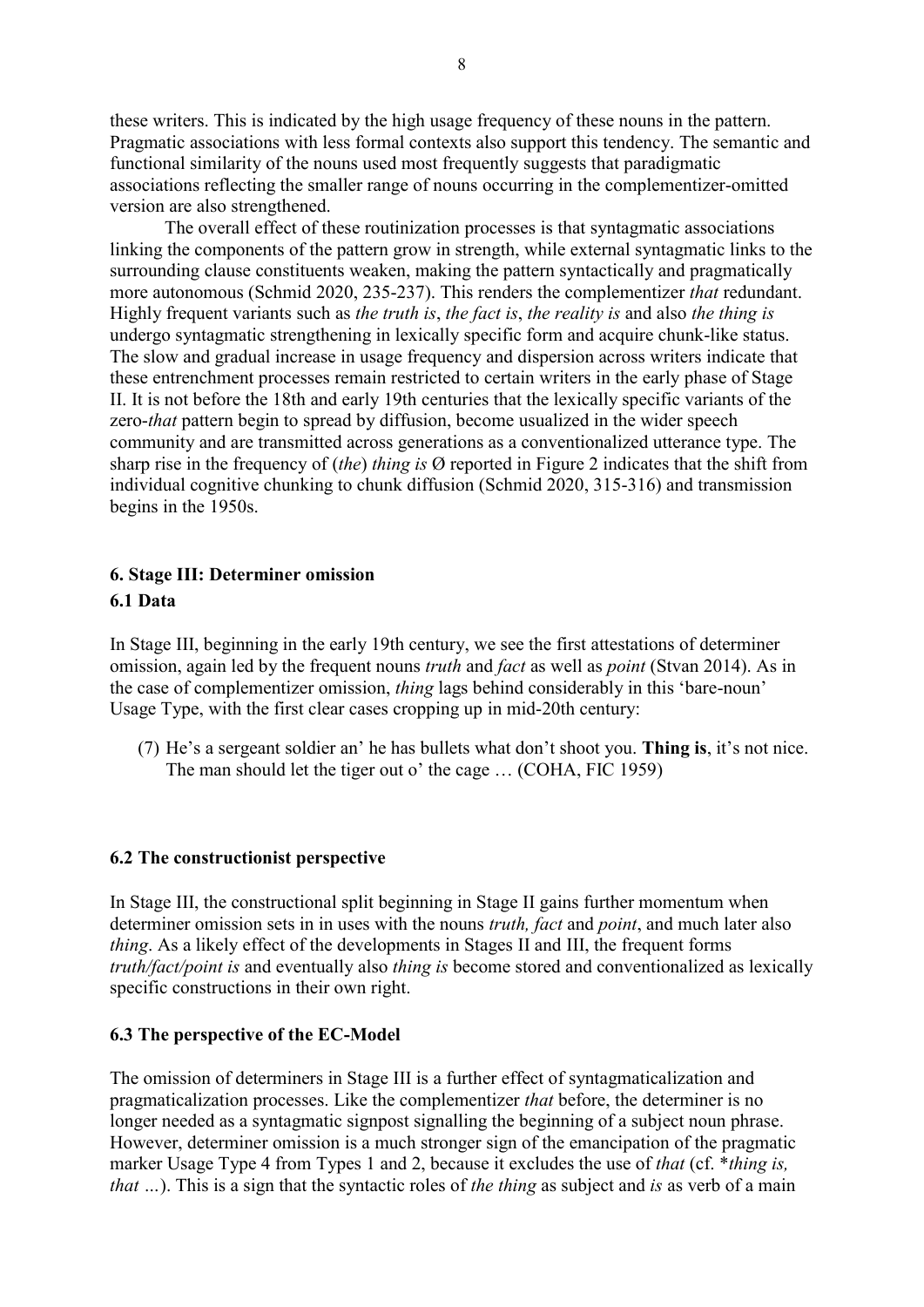clause are no longer active in uses as a pragmatic marker, first in the minds of individual speakers and then increasingly in the wider community, driven by diffusion.

### <span id="page-8-1"></span><span id="page-8-0"></span>**7. Stage IV: Double** *is* **7.1 Data**

The use of 'double-*is*' in the pattern DET–N–BE–*that* emerges in the last quarter of the 20th century (Bolinger 1987, Tuggy 1996, Curzan 2012). Despite the attention it has received from linguists, it must be said that double-*is* has remained extremely rare until today. Anecdotal evidence (see Zimmer 2011 and related *Language Log* entries) indicates that there is considerable inter-speaker variation regarding the use of double-*is*. As mentioned in Section 2, determiner omission and complementizer omission are very rare (Brenier and Michaelis 2005), which sets double-*is* apart from the bare-noun Usage Type 4.

## <span id="page-8-2"></span>**7.2 The constructionist perspective**

Construction grammarians are faced with the question whether the double-*is* Usage Type is a formal variant of Usage Types 1 and 2 (and thus a case of constructional change) or a related but distinct type of construction resulting from constructionalization. The shared formal characteristics (rare omission of determiners and *that*) and pragmatic functions point towards constructional change (Schmid 2000, 334; Delahunty 2012, 56; Keizer 2013, 213). Brenier and Michaelis (2005) regard double-*is* as an "adaptive amalgam" and "formal idiom" inheriting its structural and functional properties from the simple N–BE–*that* construction and the verb-phrase construction. Other authors draw attention to the support coming from formally identical but structurally different – and perfectly conventional – uses of *is is*, e.g. as in *wh*-clefts like *what the problem is is that* … (Tuggy 1996), or explicitly invoke *wh*-clefts (Bolinger 1987) as one source construction.

#### <span id="page-8-3"></span>**7.3 The perspective of the EC-Model**

The evidence cited in Section  $7.1 - low$  frequency, low dispersion across speakers, small number of nouns, rare in written text – indicates that the use of double-*is* remains an effect of usage-driven entrenchment for some speakers, rather than an utterance type that has been conventionalized in the community at large. From the perspective of the EC-Model, double-*is* results from two stages of syntagmatic strengthening producing chunk-like representations in the minds of those speakers who use it.

In the first stage of syntagmatic strengthening, the three components *thing is that* are glued together pairwise, to yield the chunks *thing-is* and *is-that*. The syntagmatic strengthening of the first chunk receives support from the high frequency of all uses of *thing is*, regardless of their syntactic structure, including those of Usage Type 4. The chunking of *is that* receives support from the high usage frequency of this 2-gram (391 occurrences per million words in COCA), which is mainly due to the pattern N–BE*–that*. Both of these two chunks are pragmatically associated with the communicative goals typical of this pattern, i.e. focalizing, presenting, discourse-structuring. As is typical of syntagmatic strengthening and the changes caused by it (Schmid 2020, 161, 235-236), grammatical elements are reduced in their syntactic function, so that *is* begins to lose its role as copula in the chunk *thing-is*, while the chunk *is-that* takes over this role. Since *that* is an integral part of this chunk, it is not omitted in double-*is* uses. In this stage, *thing is is that* can be 'parsed' as [*thing is*] [*is-that*].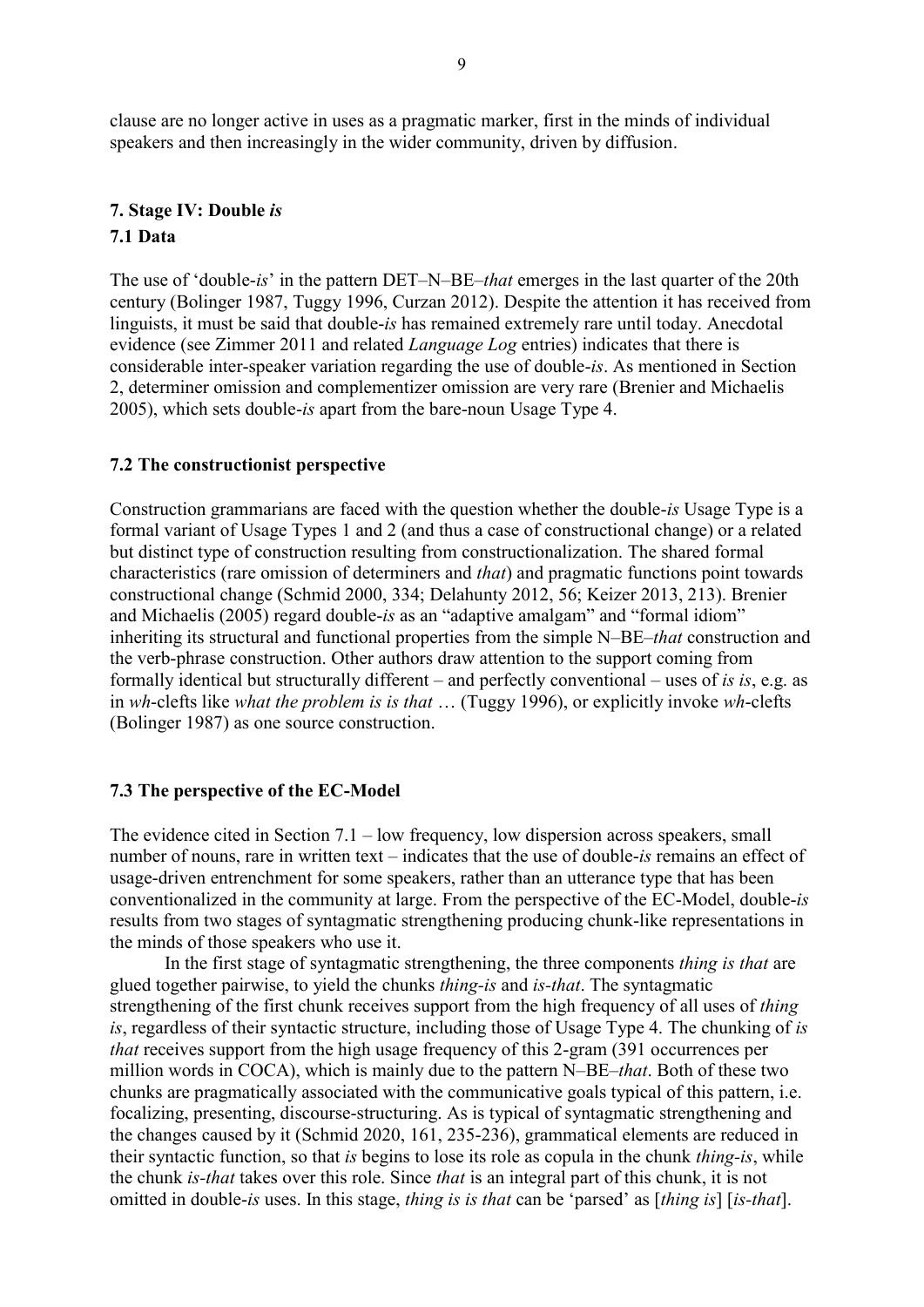In the second stage of syntagmatic strengthening, speakers who use the sequence *is is* very frequently begin to chunk the sequence *is is* or even *is is that*. As mentioned by Tuggy (1996), speakers are familiar with the sequence *is is* from other structures, which provides support for this otherwise unlikely chunking process. Once *is is* (*that*) becomes entrenched as a unit, it can be extended to other nouns and also other structures with focalizing function. The idea that *is is* (*that*) has acquired a chunk-like status in the minds of some speaker is supported by examples where *thing* is separated from *is is that* by a relative clause (as in "**the thing** you always worry about most **is is that** a country will get a shortcut to nuclear weapons", COCA, SPOK, 2005) and so far extremely rare examples of "copula tripling" , as documented on *Language Log* (Zimmer 2011): "and the thing [is is is] that this isn't Google".

### <span id="page-9-0"></span>**8. Discussion and conclusion**

The constructionist approach explains the emergence, change and differentiation of the patterns under investigation in terms of general processes such as constructionalization, constructional change, constructional splits and constructional amalgams. It proceeds from the working assumption that these processes bring about and operate over constructions, i.e. conventional and stored form–meaning pairings. In doing so, it hypostatizes usage patterns as linguistic entities or units which undergo change. With regard to its methodology, it looks at a) formal, semantic and functional changes over time; b) the time course of these changes; c) changes in usage frequencies; and d) significant changes in frequency over time and how they correlate with formal, semantic or functional changes. The constructionist approach interprets these indicators of change in terms of the emergence and change of variable schemas and more or less fixed patterns.

The EC-Model approach tries to extract further pieces of information from the data in order to provide a more fine-grained picture of what has happened and what we have now. In addition to a) to d), it takes into consideration e) (changes regarding) the frequency distribution across individual speakers, especially during early stages marked by low frequencies; f) (changes of) lexical preferences of individual speakers and groups; and g) (changes regarding) the lexical dispersion of the elements filling variable slots in a pattern. Regarding the interpretation of these findings, the EC-Model tries to refine the constructionist approach in at least two ways. Firstly, it distinguishes systematically between speakers and communities to provide a clearer picture of the way in which a given change unfolds. This entails a distinction between phases where change is mainly driven by increasing entrenchment in the minds of few speakers, and therefore slow and gradual, and phases were usualization and diffusion (as well as transmission) in the community contribute to faster changes. In the early stages of the changes observed here few speakers or small groups of speakers develop routines. These show as usage patterns in corpus data, but are presumably neither represented in the format of productive schemas in these speakers' minds nor widespread enough to be considered conventional constructions.

Secondly, the EC-Model defines conventions as dynamic regularities of behaviour and mental representations as dynamic patterns of associations. Therefore, it does not postulate linguistic or mental entities, especially as long as numbers of uses and speakers are low. Instead, it regards usage types as cognitive and behavioural attractors standing out from a pool of diverse and variable usage patterns. This frees researchers from the obligation to define and demarcate constructions as objects of investigation, but it also shifts the burden to a much more detailed description and interpretation of the usage patterns found in the data. This is not a principled theoretical disadvantage, however, but rather a methodological challenge.

In conclusion, I hope to have contributed to a better understanding of usage patterns revolving around *thing is* and to have shown that the Entrenchment-and-Conventionalization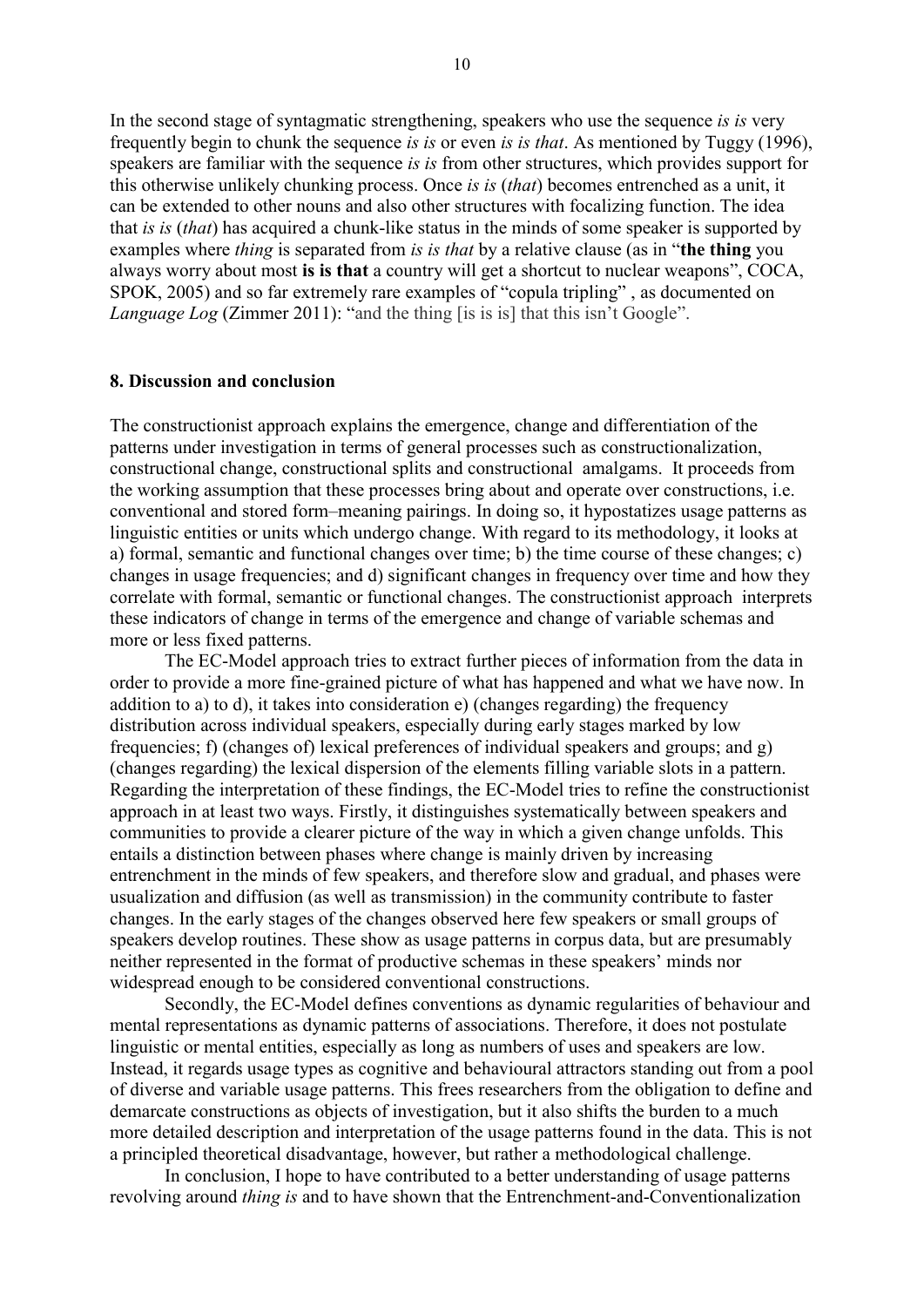Model might be an attractive extension – or even alternative – to Diachronic Construction Grammar.

#### <span id="page-10-0"></span>**References**

- Barðdal, Jóhanna, Elena Smirnova, Lotte Sommerer, and Spike Gildea, eds. 2015. *Diachronic construction grammar.* Amsterdam/Philadelphia, PA: Benjamins.
- Bieler, Ludwig, ed. 1957. *Anicii manlii severini boethii philosophiae consolatio*. Turnholti: Brepols.
- Boas, Hans C., and Steffen Höder, eds. 2018. *Constructions in contact: Constructional perspectives on contact phenomena in Germanic languages*. Amsterdam/Philadelphia, PA: Benjamins.
- Boethius. 1897. *The consolation of philosophy of Boethius*. (H. R. James, Trans.). London: Routledge.
- Bolinger, Dwight. 1987. "The remarkable double IS." *English Today* 3 (1): 39-40.
- Brenier, Jason M., and Laura A. Michaelis. 2005. "Optimization via syntactic amalgam: Syntax-prosody mismatch and copula doubling." *Corpus Linguistics and Linguistic Theory* 1 (1): 45-88.
- Conde-Silvestre, Camilo J., and Javier Calle-Martín. 2015. "Zero *that*-clauses in the history of English: A historical sociolinguistic approach (1424–1681)." *Journal of Historical Sociolinguistics* 1(1): 57-86.
- Cropp, Glynnis M. ed. 2006. *Le livre de Boece de consolacion*. Genève: Droz.
- Curzan, Anne. 2012. "Revisiting the reduplicative copula with corpus-based evidence." In *The Oxford handbook of the history of English*, edited by Terttu Nevalainen and Elizabeth Closs Traugott, 211-221. Oxford: Oxford University Press.
- Davies, Mark. 2008-. *The Corpus of Contemporary American English (COCA): 560 Million Words, 1990-Present*. Available Online at https://corpus.byu.edu/coca/.
- De Smet, Hendrik. 2012. *Spreading patterns: Diffusional change in the English system of complementation*. Oxford: Oxford University Press.
- Delahunty, Gerald P. 2012. "An analysis of *The thing is that S* sentences." *Pragmatics* 22 (1): 41-78.
- Gregersen, Sune. 2018. "Some (critical) questions for diachronic construction grammar", *Folia Linguistica* 52 (s39-2): 341-360.
- Keizer, Evelien. 2013. "The *X is (is)* construction: An FDG account." In *Casebook in Functional Discourse Grammar*, edited by Lachlan Mackenzie and Hella Olbertz, 213-248. Amsterdam/Philadelphia, PA: Benjamins.
- Mantlik, Annette. 2011. *The historical development of shell nouns: A diachronic study of abstract noun constructions in English.* PhD, Munich.
- Mantlik, Annette, and Hans-Jörg Schmid. 2018. "*That*-complementiser omission in N+BE+*that*-clauses: Register variation or constructional change?" In *The noun phrase in English: Past and present*, edited by Alex Ho-Cheong Leung and Wim Van der Wurff, 187-222. Amsterdam/Philadelphia, PA: Benjamins.
- Schmid, Hans-Jörg. 2000. *English abstract nouns as conceptual shells: From corpus to cognition* (Topics in English linguistics). Berlin/New York, NY: Mouton de Gruyter.
- Schmid, Hans-Jörg. 2020. *The dynamics of the linguistic system: Usage, conventionalization, and entrenchment*. Oxford: Oxford University Press.
- Schmid, Hans-Jörg, and Annette Mantlik. 2015. "Entrenchment in historical corpora? Reconstructing dead authors' minds from their usage profiles." *Anglia* 133 (4): 583- 623.